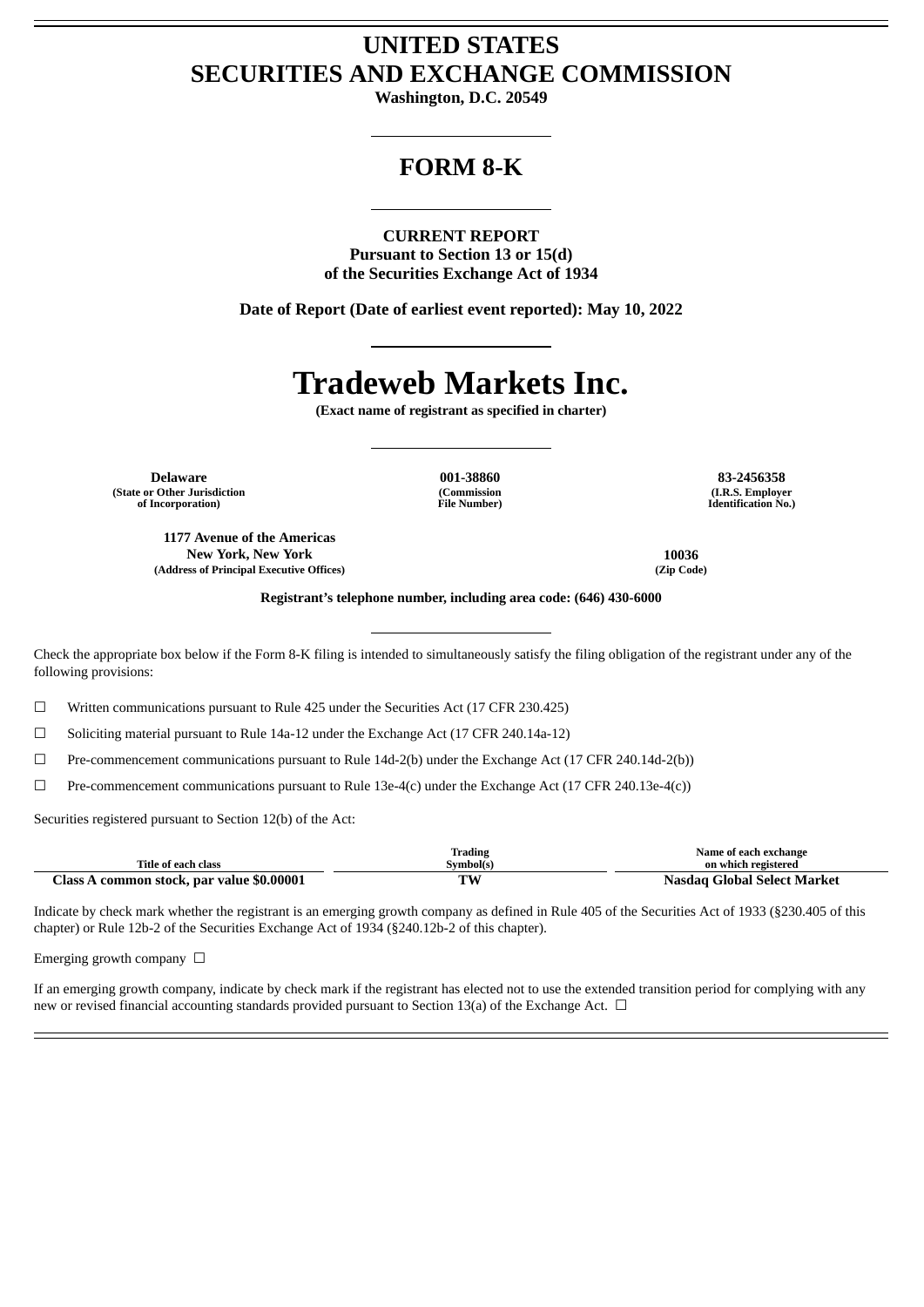#### **Item 5.07. Submission of Matters to a Vote of Security Holders.**

On May 10, 2022, Tradeweb Markets Inc. (the "Company") held its 2022 Annual Meeting of Stockholders. At the 2022 Annual Meeting of Stockholders, stockholders voted on the matters disclosed in the Company's definitive Proxy Statement on Schedule 14A filed with the Securities and Exchange Commission on March 29, 2022 (the "Proxy Statement"). The final voting results for the matters submitted to a vote of the stockholders were as follows:

#### **Proposal 1: Election of Directors.**

The Company's stockholders elected the persons listed below as Class III directors for a three-year term expiring at the Company's 2025 Annual Meeting of Stockholders or until their respective successors are duly elected and qualified:

| Nominee      | Votes For     | Votes Withheld | <b>Broker Non-Votes</b> |
|--------------|---------------|----------------|-------------------------|
| Steven Berns | 1,278,839,294 | 19,735,972     | 1,592,072               |
| William Hult | 1,273,577,153 | 24,998,113     | 1,592,072               |
| Lee Olesky   | 1,275,977,927 | 22,597,339     | 1,592,072               |

#### **Proposal 2: Ratification of Appointment of Deloitte & Touche LLP Independent Registered Public Accounting Firm.**

The Company's stockholders ratified the appointment of Deloitte & Touche LLP as the Company's independent registered public accounting firm for the fiscal year ending December 31, 2022.

| Votes For        | Votes Against | Abstentions |
|------------------|---------------|-------------|
| 147,093<br>.300. | 17 115<br>.   | 3.130       |

#### **Proposal 3: Stockholder Proposal Relating to the Adoption of a Policy on Board Diversity**

The Company's stockholders did not approve the stockholder proposal relating to the adoption of a policy on board diversity.

| Votes For  | Votes Against | Abstentions  | <b>Broker Non-Votes</b> |
|------------|---------------|--------------|-------------------------|
| 90,463,221 | 1,208,034,285 | 7.760<br>77. | 1,592,072               |